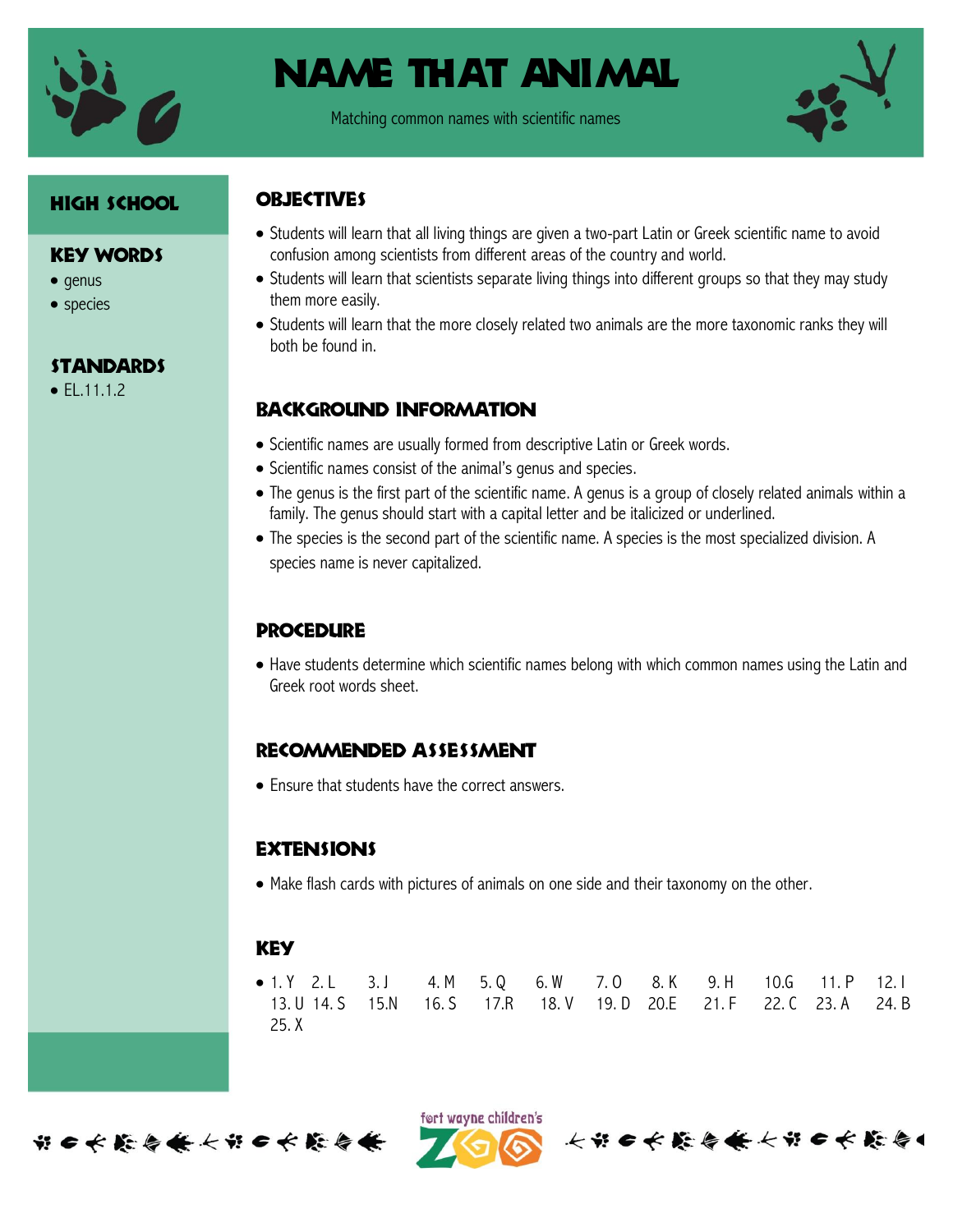

Match the common names with the scientific names



Name

| <b>COMMON NAME</b>                          | PROPER BINOMIAL (SCIENTIFIC NAME)      |
|---------------------------------------------|----------------------------------------|
| 1. Lined seahorse                           |                                        |
| 2. Golden-crowned spadebill                 |                                        |
| 3. Marine toad                              |                                        |
| 4. Bird-voiced tree frog                    |                                        |
| 5. Ringed anemone                           |                                        |
| 6. Nine-banded armadillo                    |                                        |
| 7. Spiny starfish                           |                                        |
| 8. Green honeycreeper                       |                                        |
| 9. Leaf-fingered gecko                      |                                        |
| 10. Flathead bullhead (catfish)             |                                        |
| 11. Short-spined snake-skinned brittle star |                                        |
| 12. Six-lined racerunner                    |                                        |
| 13. Elephant tusk shell                     |                                        |
| 14. Greater glider                          |                                        |
| 15. Flounder                                |                                        |
| 16. Panda                                   |                                        |
| 17. Gibbon                                  |                                        |
| 18. Electric eel                            |                                        |
| 19. Indian rhino                            |                                        |
| 20. Eastern hog-nosed snake                 |                                        |
| 21. Hippopotamus                            |                                        |
| 22. Square stinging coral                   |                                        |
| 23. Silky short-tailed bat                  |                                        |
| 24. Two-toed anteater                       |                                        |
| 25. Polar bear                              |                                        |
| ☆●长能参会长ゃ●长能参会                               | ført wayne children's<br>长出口长能自食长出口长能自 |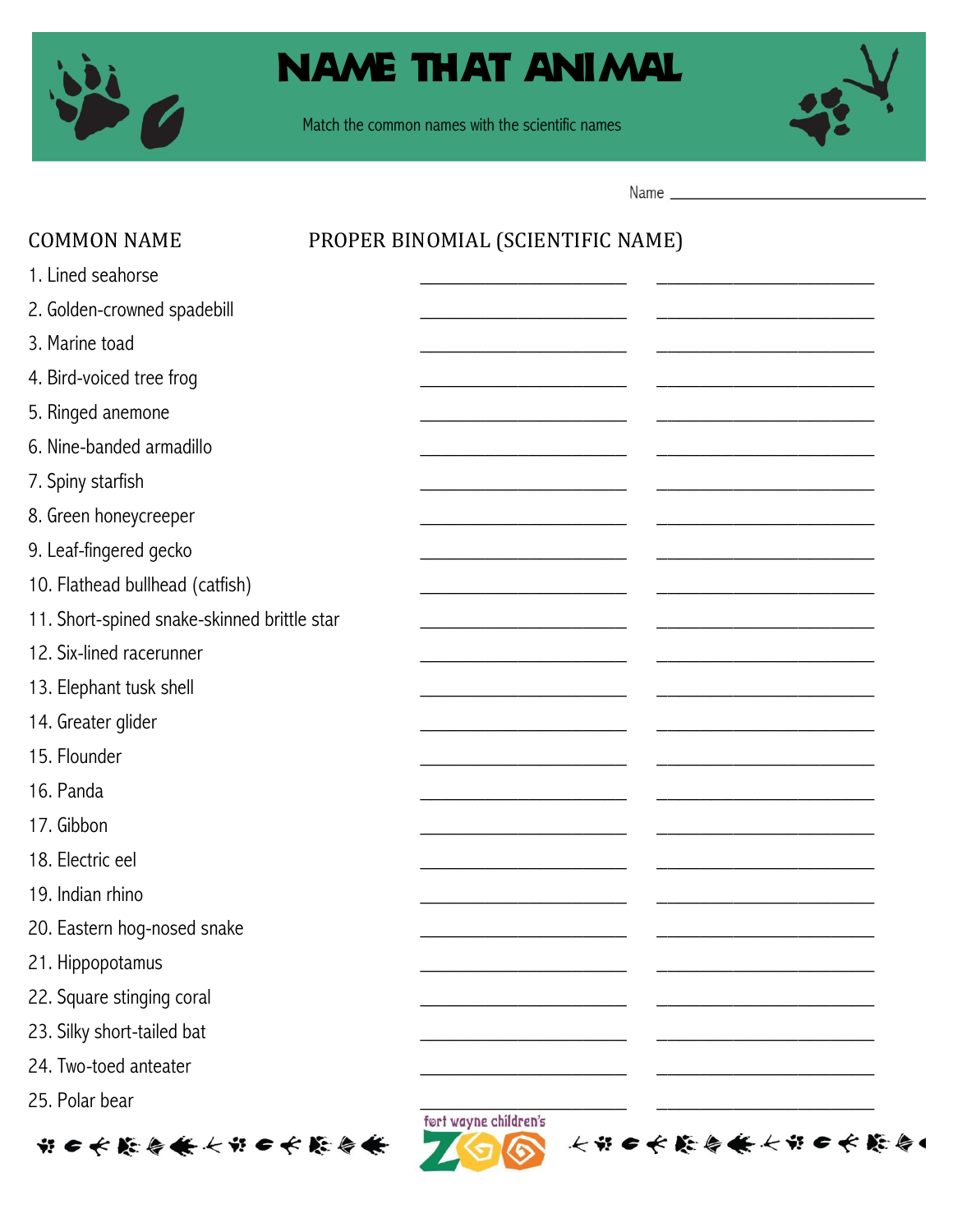

Match the common names with the scientific names



## BINOMIAL SCIENTIFIC NAMES

- A. Carollia brevicauda
- B. Cyclops didactylus
- C. Millepora squarrosa
- D. Rhinoceros unicornis
- E. Heterodon platvrhinos
- F. Hippopotamus amphibius
- G. Ictalurus platycephalus
- H. Phyllodactylus lanei
- I. Cnemidophorus sexlineatus
- J. Bufo marinus
- K. Chlorophanes spiza
- L. Platyrinchus coronatus
- M. Hyla avivoca
- N. Platichthys flesus
- O. Echinaster echinophorus
- P. Ophioderma brevispinum
- Q. Bartholomea annulata
- R. Hylobates concolor
- S. Schoinobates volans
- T. Ailuropoda melanoleuca
- U. Dentalium elephantinum
- V. Electrophorus electricus
- W. Dasypus novemcinctus
- X. Thalarctos maritimus
- Y. Hippocampus erectus





大部田长能会长大部田长能会